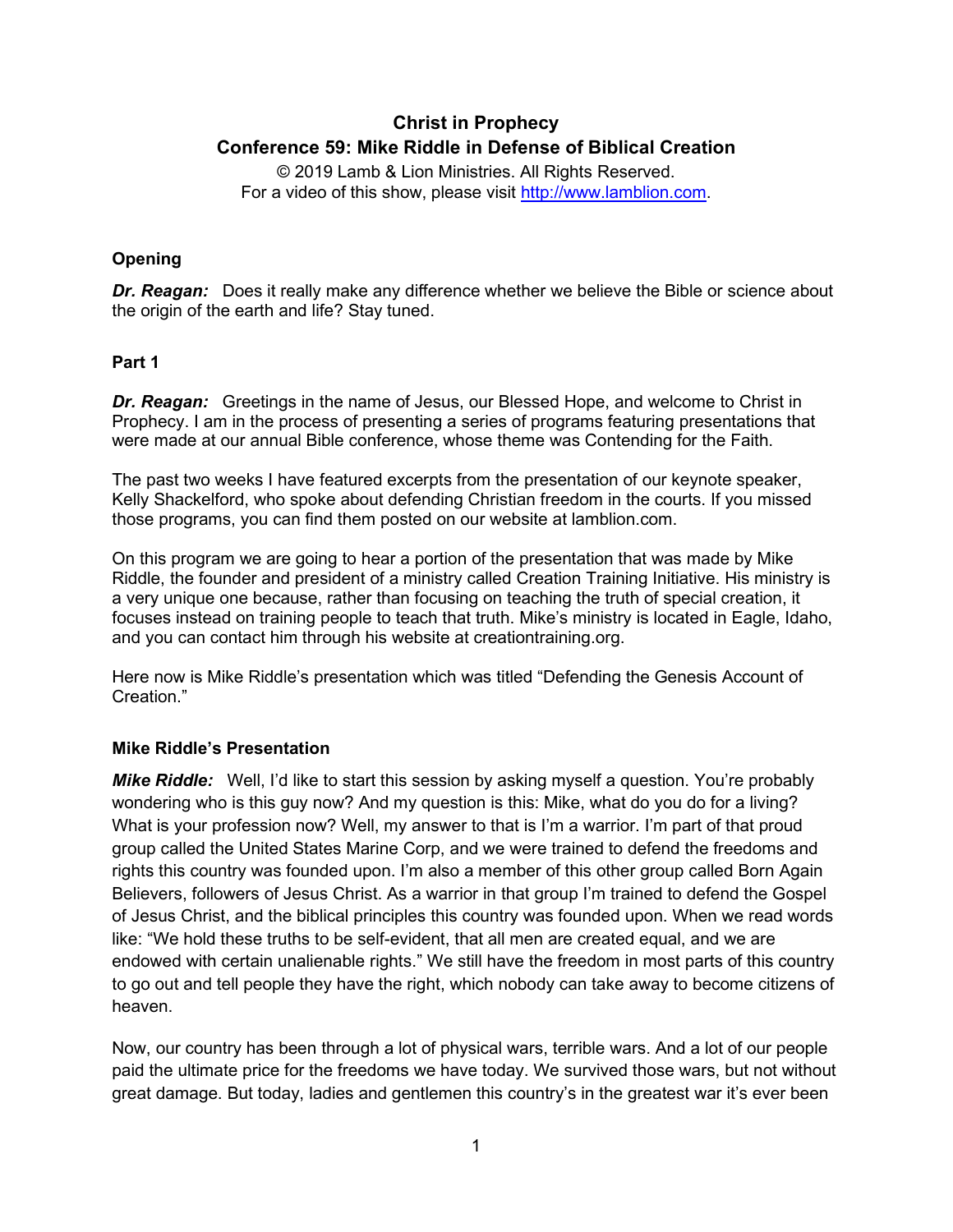in. It's not a war being fought with guns and bombs; it is a war of ideologies. It is a war of world views. It is a war for the very heart and soul of this nation. And if we lose this war, we will lose America. That is what is at stake.

So, defending Creation as the origin of the universe. I can stand up here and tell you all about the cosmology, all about molecular biology, and geology. But you know there are about five speakers that come after me by the time you get all done, you'll forget what I said. So, I'm going to be here and give you a briefing. United States Marine Corp before we send our troops to the battlefield we sit down and do a briefing; it is called a Five Paragraph Order. I'm going to give you three of those things today. It's called what is our situation? What is our mission? How are we going to execute this mission for nothing less than victory? We do that to our soldiers to protect their lives. And I do it here today because there are many spiritual lives being lost in America today. It's called our youth. They are being stolen from us.

So, our briefing, let's start with part one, our situation. We're being told by the public education system, universities, the news media, and unfortunately many church leaders that parts of the Bible are not relevant anymore; we need to reinvent God's Word. So, our situation. In order to understand how to fight this battle we got to know what battle it is we're in. What kind of things are we up against?

So, I want to start with a case study, right out of 1 Corinthians 1:23 and we read this, "But we preach Christ crucified, unto the Jews a stumbling block," notice preaching the cross and the resurrection to the Jews was a stumbling block. But look at the second part of that verse, "unto the Greeks the cross and the resurrection are foolishness." Why the difference? If we don't understand this difference folks, you're not going to know how to fight this battle. Why the difference?

Well, in Acts 2 Peter is preaching to the Jews, and he preaches the cross and the resurrection. But they only call it a stumbling block. Why? Because the Jews had a common foundation, a common background. They believed in Moses and the prophets. They understood that there was a Creator God, so it was just a stumbling block. But when Paul preaches the cross and the resurrection to the Greeks, they see it as foolishness. Why? Because they do not understand Moses and the prophets, they don't believe in a Creator God.

So, what does Paul do? He goes back and lays the foundation, "My God is the greater." You see there is a foundation to our Gospel, and we forget about that. And many of the people in our churches, some of our Christian leaders don't believe the foundation anymore, they are trying to rewrite it. See we need to understand that. We are no longer an Acts 2 nation; we're an Acts 17 nation because our youth are not being taught about a greater God anymore. And in many churches, it's being distorted.

So, where do many churches stand today? They avoid controversial topics such as creation, sin, Hell, marriage; it's called soft teaching. I don't remember Jesus ever doing that. They let the culture influence the church; rather than the church influencing the culture with the Gospel. Music with no Gospel or sound doctrine in it. They make church growth their main goal, rather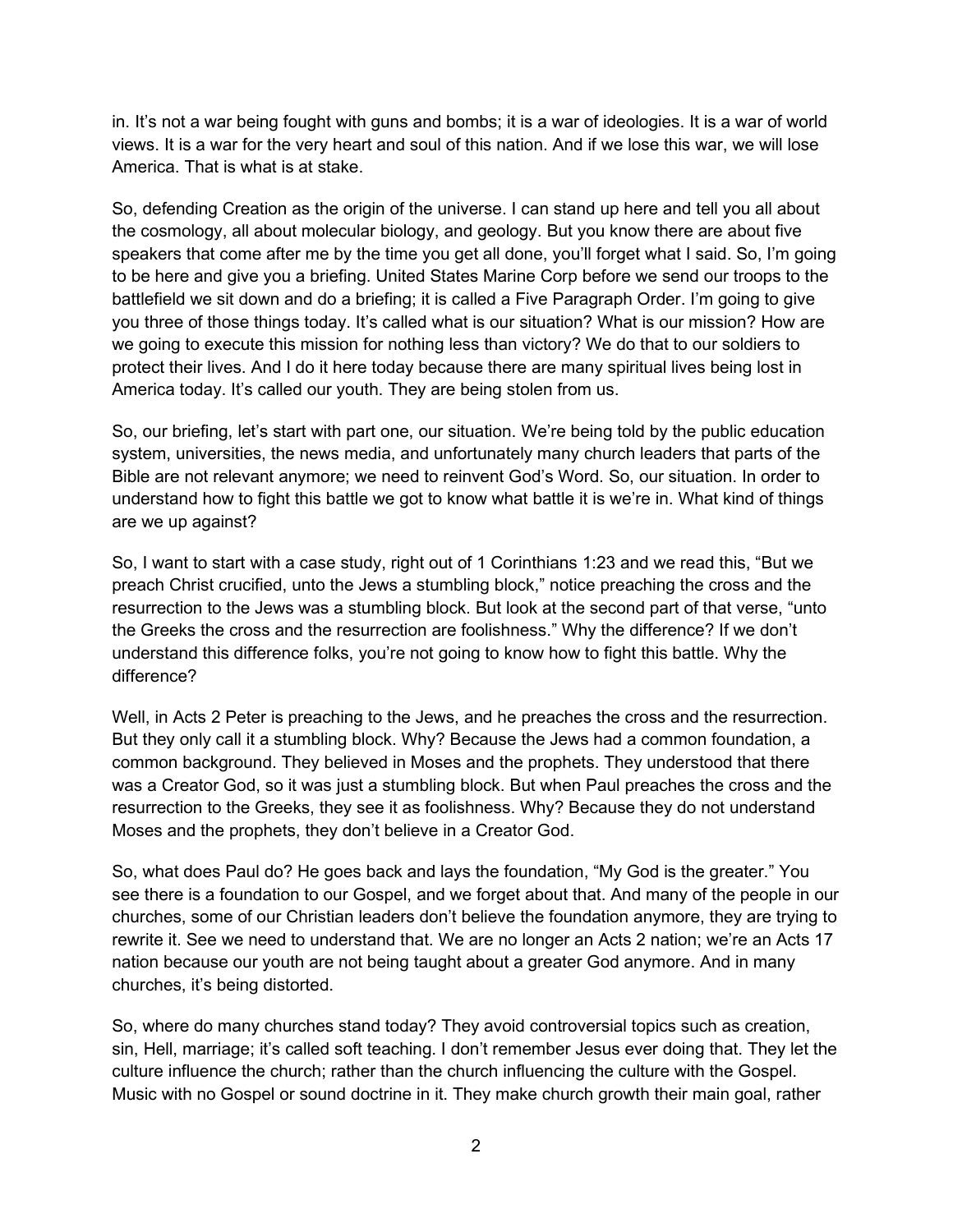than the Great Commission. And we don't have teachers in our churches, and even many of our Christian schools, who have the knowledge to equip our youth how to defend their faith. We are in trouble folks.

So, what happens when the church stops teaching parts of the Bible? Well, easy the world will supply the answers. And that's exactly what is happening to our youth today, because many of our Christian schools do not teach apologetics. They do not believe in the Creation account. We have several Christian high schools right in our own area. As a result, over 60% of our youth today are leaving the Church. Folks, that is a very high casualty rate.

Here are six independent studies that came up to that same conclusion, it's not just one study, folks. Over six studies, independent studies concluded over 60% of our youth are leaving the church. Can I show you the main reasons why they are leaving?

Number one, this is not in any particular order, but first Christianity is shallow and exclusive. That is one of the answers. Well, I don't mind exclusive because we are exclusive. What does the Bible tell us? There is only one way and that is through Jesus Christ, we are exclusive there folks. But shallow? How many have been in churches where you hear some of the preaching going on? It is very sad today.

Church appears to be anti-science. There is no reason for that folks. Who created all the scientific principles out there? God did. And He's not contradicting Himself, cause the true science does, and always will support His Word because He is the Creator or all things. He is not in a battle with Himself.

Learning about evolution in college, our youth are not prepared for this because of the soft teaching we are getting in the churches, and the lack of believing God's Word from our Christian schools. Lack of specific or scientific evidence for a Creator, it is everywhere, folks. Just look at the person next to you that is evidence there's a Creator God. The human body is so incredible. It is an insult to our intelligence to believe that evolved. Just for a question. I like questions. I'm going to take this side over here. I like competition, here. This side over here if I don't get a correct answer that is 20 push-ups for this whole side.

If you took all your blood vessels, we are taking just an approximate answer, took all your blood vessels and lined them up capillaries and everything, how long would that be? How many over here think it would be a mile? How many about 10 miles? How about 60,000? Yes. Can you imagine putting a machine together with 60,000 miles of wire and having it work? No. But God did that. That's just one of the many amazing things He did. If you read that verse, we are fearfully and wonderfully made. It is true folks.

College is a hostile environment towards Christianity especially anybody who believes in Creation. We are setting up our youth up for failure because we are not teaching. The teaching of moral relativism, they are not ready to handle that. That is true for you, but not for me. There are no absolutes. They don't know how to answer those questions.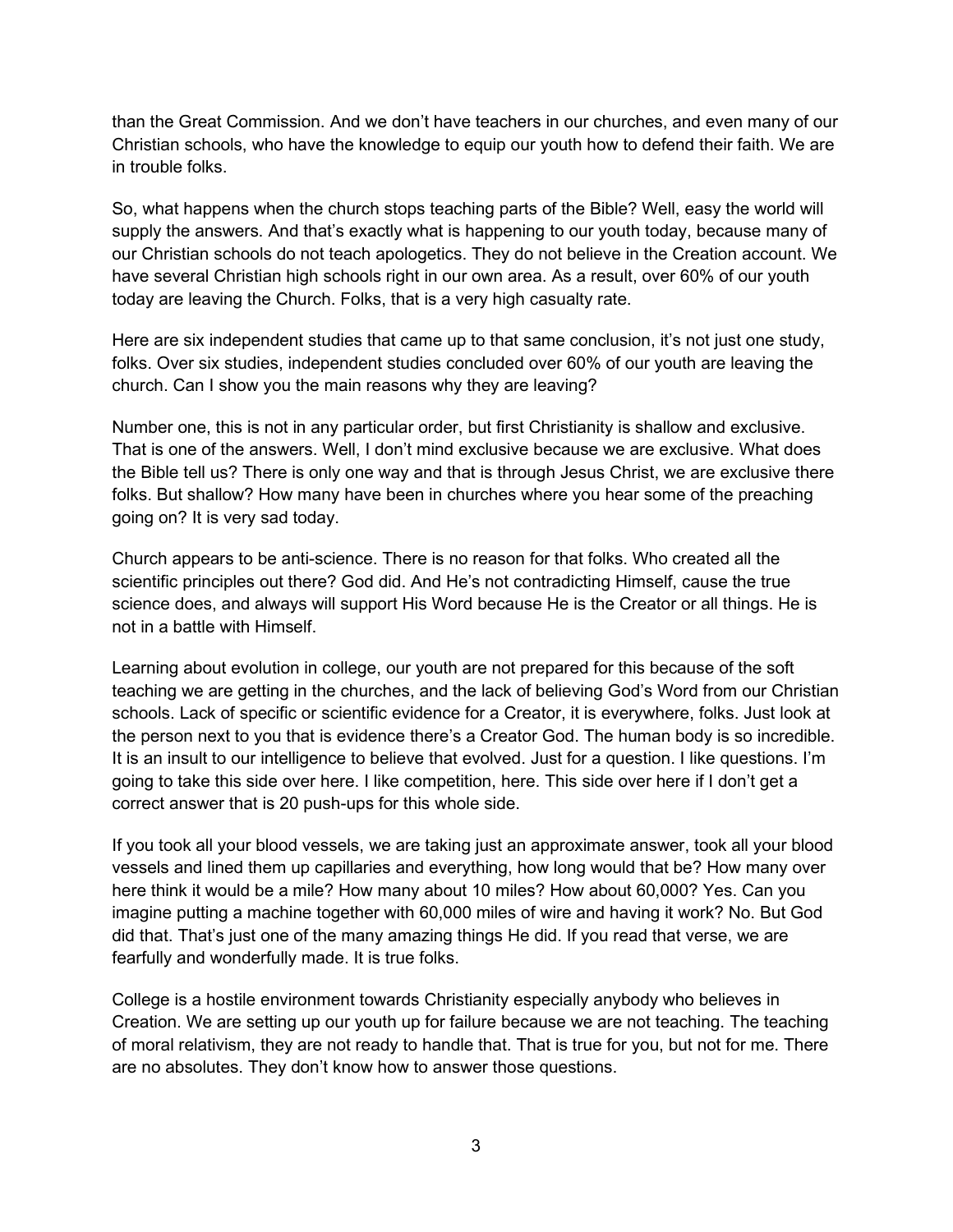This side over here. I better get a right answer. I have the greatest method of teaching of all time, it is called fear and intimidation. It works well. I need a correct response; I get a wrong response you're in trouble. How do you answer this question: There are no absolutes? A little bit better than that, a little more clarity. We're in danger of 20 push-ups folks. Is what you said just true? I'll count that. Are you absolutely sure? Cause what is the statement there are no absolutes? It itself is an absolute statement. See, moral relativism is a self-defeating philosophy and we need to train our student on this one. And then you know what I find in youth groups? Many of those youth are not saved, but yet they go on mission trips. We have a problem.

Now, let's take a look at American culture here. Since so many youth are leaving the Church we need to understand why. I'll give you the wrong answer. Re-invent the Church to be more like the culture. That's what a lot of churches are doing today. Correct answer is this: We need to understand how the culture is challenging God's Word and train our people how to respond to these challenges. It's called education. Real education. Not just writing answers on a test, folks, that doesn't qualify. The Bible says we are to be doers of God's Word. Can they verbalize this? That's education. Don Bierle PhD in Life Sciences in his book, "Surprised by Faith" made this statement. "At that time, 14 years old and during the subsequent few years, I did not see the Church as a source of answers. I was asking why? And could not find answers." That is a very typical response I get from our youth. The Church is not supplying answers.

Ken Ham and Avery Foley, "Why Young People Leave the Church," "These young people are not getting solid answers from church leaders and parents. But sadly, are often told they can believe in the Big Bang, millions of years, and Evolution. They are then admonished to reinterpret or ignore Genesis while being told to trust Jesus." That's a contradiction. No wonder they are confused and leave the Church. They lack confidence in God's Word. It is coming right from the Church.

When did you first have doubts about the Bible from the book, "Already Gone." Don't know about 1.6%, elementary school about 4.5% of our elementary students have doubts about the Bible. College, look at that only 10.5%, do you know why? Look at these next two statistics folks, this should get you rather alarmed, we are talking Christian students having doubts about the Bible. Middle school almost 40% of our Christian middle school students have doubts about the Bible, I'm talking about Christian students who attend Sunday School. What does that tell us about our Sunday School classes? Look at the next one High School, no wonder they have already gotten their doubts about the Bible before they get to college. It is called a lack of teaching.

State of Christian education many seminary graduates, did you know this? They're not able to defend their faith. All I have to do is go up and tell them, "Where do you fit the Big Bang in the Bible?" And they start thinking the Big Bang is real. They've been taught it is real. How do you fit dinosaurs in? They all died out 65 million years ago is the answer I get a lot of times. There is something wrong with our seminaries, a lot of them today. They've been influenced by the world.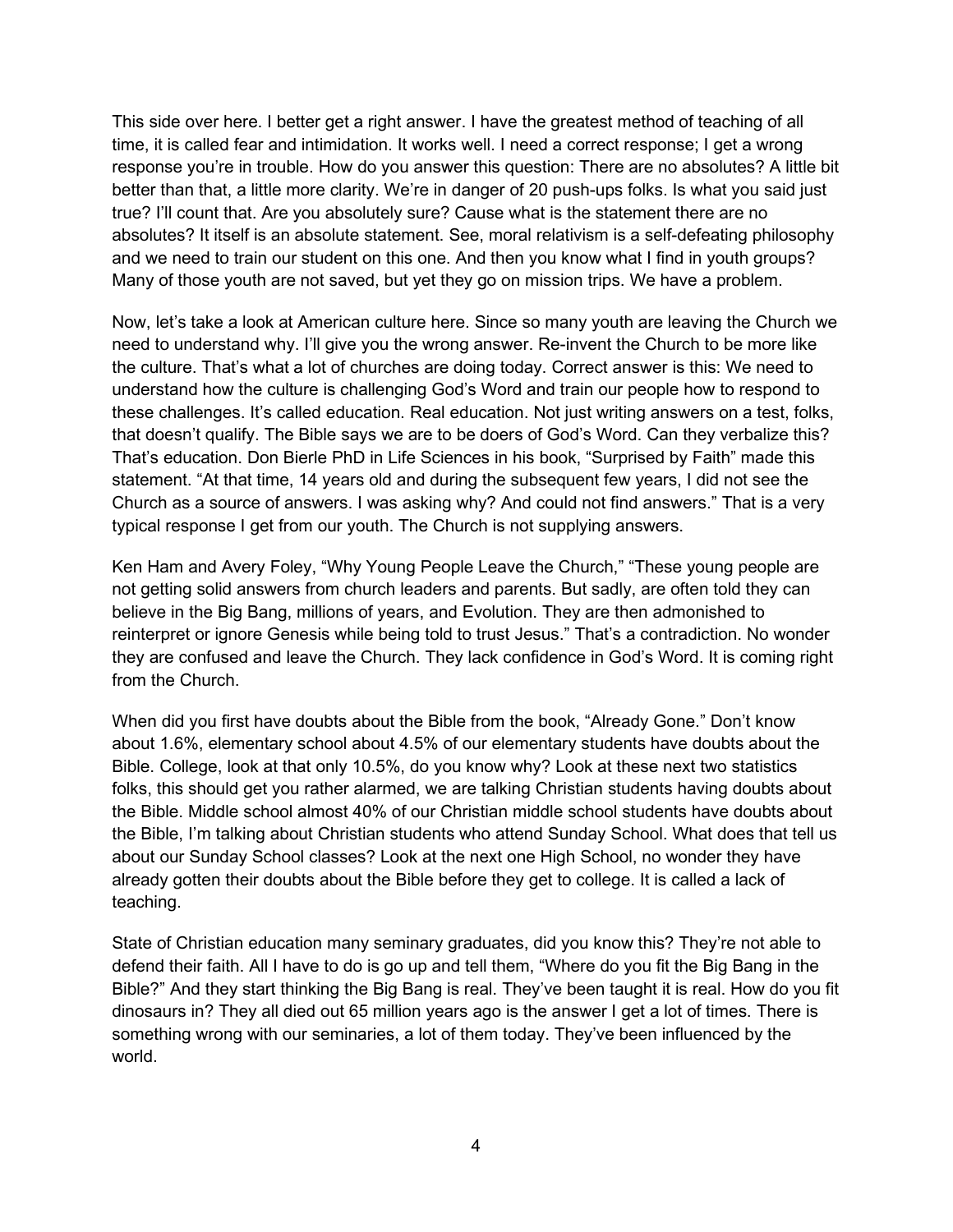Churches seldom bring up the topic. "Oh, it is too controversial," I hear this from pastors, "I've got people in my congregation some believe in a young earth, and some believe in an old earth." What about the truth? We need pastors with courage, honor and commitment to God's Word today. We need to stop the fluff.

Youth leaders are unable to train their students to defend their faith. So, why are they youth leaders? And most Christian leaders are not prepared to carry out the Great Commission against the strong holds of evolution and moral relativism. Well, you had a happy one yesterday didn't you? Know, we will end on a happy note.

Okay, I want to show you what the battle ground is like. We need to understand this if we are going to go out there and tell our people, we need to defend the creation account. We need to know what they are trying to defend against. Here's the Atheist Indoctrination Project 2007. It seems Atheists have developed a comprehensive strategy to win the minds of the next generation. You know they are serious about this. They know how to fight this battle. We need to make sure we get the next generation. Now, let me show you their strategy. The strategy can be described simply, "Let the religious people breed them, and we will educate them to despise their parent's beliefs." In fact, it is to a large degree orchestrated by teachers and professors to promote anti-religious agendas. That's their strategy. And they are very good at this. Do the churches have a strategy? No.

Northern Arizona University one we are familiar with here, freshman honor class they were told they had to read this book, it was a requirement, "American Fascists: The Christian Right and the War on America." And notice who the author is Chris Hedges, graduate of Harvard Divinity School, which has nothing to do with the Bible. Let me show you some excerpts from this book. "Followers, evangelical Christians, and the movement are locked within closed systems of information and indoctrination that cater to their hates and prejudices." Now this next excerpt is for you pastors out there, the pastor kind. You know we got kinds, and each kind was on the Ark. "Most of America's fundamentalists in evangelical churches are led by pastors who peddle this non-reality belief system, one that embraces magic, the fiction of a Christian nation." That's what they were forced to read. This is not just Northern Arizona University; this is many universities around the country.

Let me show you a comment from a student who attended that class. "I didn't know Christians were so bad." Can I now show you a comment from a mother whose child was in that class? "Don't Christians realize what they're children will be up against. And if they do why aren't they preparing their children for these battles?" That is a very good question. Why aren't we? You know what happens many of them go off believing in Evolution, the Big Bang, dinosaurs died out millions of years ago, and they have doubts about the Bible. Who did Cain marry? Was there really a worldwide flood? And pretty soon they leave the church.

Here's another one the Clergy Letter Project. As of January 2019, over 16,000 American clergy of different denominations have signed the Clergy Letter Project. And here's what they have to say in that project, in that letter. "We the undersigned, Christian clergy from many different traditions believe that the theory of evolution is a foundational scientific truth, one that has stood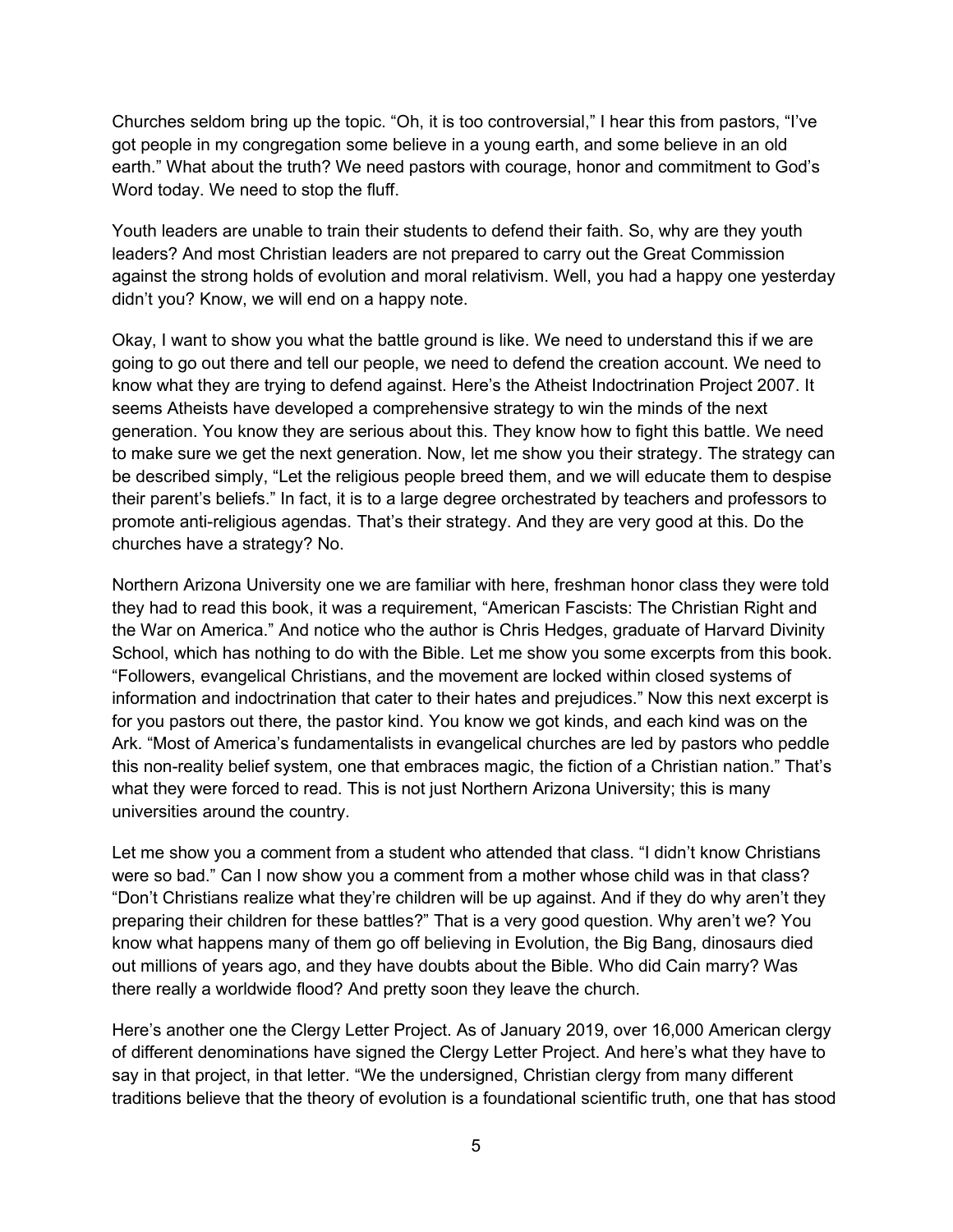up to the rigorous scrutiny upon which much of human knowledge and achievement rest." Sixteen-thousand church leaders in this country have signed that letter. In other words, they have elevated and preached Charles Darwin over Jesus Christ. And this is what our youth are hearing, folks. No wonder we are losing so many, because we haven't trained them to defend the Creation account.

Here's another one Life Sciences Education: The American Society for Cell Biology. They created a plan for developing something called Thinking Evolutionary Initiative, October 2011. Let me show you what their charter is, and I think it is a wonderful strategy they're doing. I wished the churches would do something like this. Teaching evolution initiative, develop and implement models of successful, professional development in teaching evolution. Identify sources of funding for K-12 teachers to attend professional society meetings. They actually pay teachers to come. I wish we had that kind of money. I'd bring in as many teachers as we could and start training them. Not just giving them lectures for an hour or two. I'd spend weeks with them, so, when they're done, they can go out and start teaching in their schools. Find effective ways to train teachers to teach evolutionary thinking, there is a need to create teacher leaders. Develop clear messages about the importance of thinking evolutionary and interact with communities and engage them as partners in education. What a wonderful strategy they have. And utilize social networking.

Here's Randy Douglas professor of ministry, "The world is out educating the church. College is a war zone for young believers who are not prepared for the battle of their faith." If we don't teach them about Creation, we don't tell them that the Bible means what it says in Genesis chapter 1, that God created everything in six literal days, and it's not just in Genesis 1. Let me ask you a question anybody know who wrote the Ten Commandments, was it Moses or God? Or Charlton Heston and God? Okay. God wrote them down. He had to do it twice too, Moses got a little upset once. But you know in those Ten Commandments what God wrote down? Exodus 20:11, "For in six long periods God created." It does not say that, folks. God wrote this down Himself, "For in six days the Lord made the heaven, the earth, and sea and all that was in them." That is Scripture supporting Scripture. And it says it again in Exodus 31 that God created everything in six days. There should be no doubt about it. In Genesis 1:5 He clearly defined the word day. He said the word day means the light portion of a day, or it could mean the light and dark portion. There should be no doubt, but yet people have been deceived by the world's way of thinking. They believe scientist have figured this out. No, they have not folks. No scientist in the world can prove this earth is billions of years old. None of those dating methods give an age. That's what we're not taught. They all give a ratio of elements and then we interpret age based on our world view.

Ben Shapiro, how many have listened to him on the radio? I love him. He talks for about an hour and takes two of three breaths. "College students are attacked with biased from the moment they step on campus until the time they leave it. The effect is devastating. The burgeoning problem of brainwashing by the universities must be combated."

Ravi Zacharias, "Can Man Live Without God?" "Many frustrated young people have expressed all I hear my parents or preacher saying is that the Bible says this, and it is so, and therefore it is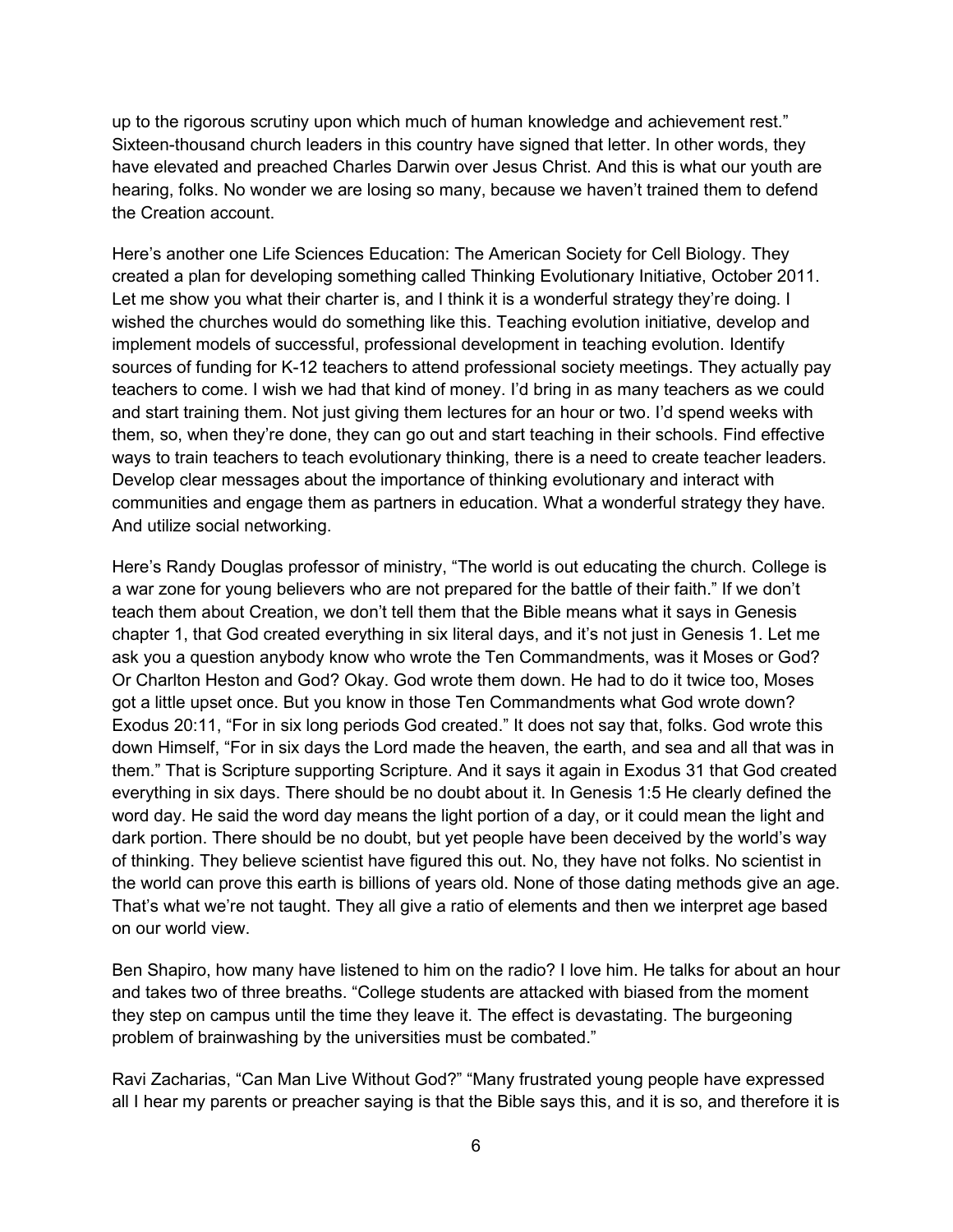so, and that is the only answer necessary to give." Folks, that is not a biblical response. Let me show you why. There are three problems with that answer. Every other religion in the world can say the same thing. Number two in school that answer is dismissed and often the student's ridiculed. You see we are setting our students up for failure. And number three that is not what the Bible teaches. The Bible says we are to have a ready answer always. The Bible says in Jude 3, okay this side over here, what chapter? One okay, just checking. I like to--I have a principle of teaching it is called the principle of being a loose cannon. You never know what I'm going to do next, so I keep you on your toes. But Jude 3 says that we are to contend for our faith. That word contend is one of the strongest words in the Bible. It is where we get our word agonize. We are to agonize over our faith, not take this lightly.

Now, the percentage of people with a biblical worldview in this country is declining with each new generation. Let me show you the track record. People in this country with a biblical worldview. Since the baby boomers, my generation look at that line it is going down, and down, and down. Do you know what that tells us? What we're doing is not working. We better get with the program or we're going to lose this entire next generation. So, the question, who should we blame: the pro-abortionist, the evolutionists, the gay-rights activists, the relativists, teachers who teach all this? No, they are being consistent with their worldview. You see we've had decades to prepare ourselves for this and we decided not to do it. So, who is to blame? When I say church, I'm saying the church as a general. The church, we decided we didn't want to train our youth for this. We didn't want to train ourselves for this. So, we have nobody to blame but ourselves.

John Warwick one of those professional students, 11 earned degrees, "We have woefully neglected our responsibility to train to our young people in the solid case for Christianity. And then we wonder why they depart from the faith under the influence of secular university instruction." I've had many parents come to me in tears. Say, "Mike I raised our child in the church. Sent them off to college and now they won't speak to me anymore." Did you train them? That's the question. Who's the number one teacher in a child's life? The parents, folks. No matter where you send your child you are ultimately responsible.

Voddie Bauchman, I just love this gentleman, Voddie Bauchman puts this whole thing in perspective, "The correlation is clear, if we continue to send our children to Caesar for their education, we need to stop being surprised when they come home as Romans."

Now, let's go to our mission. What is our mission? Very easy. I don't have to invent a thing here it is called this. "Go therefore and make disciples of all the nations, baptizing them in the name of the Father, and the Son and the Holy Spirit. Teaching them to observe all things that I have commanded you, and lo, I am with you always even to the end of the age, amen."

Now, I am going to give you an English lesson here. You should all know these things. In here there are three participles, and one imperative verb. How many of you remember what a participle is? Ends in what? I-N-G. Three participles. One is go, the implication there is going. You continue to do this through your entire life. Second one baptizing. Third teaching. But here is the imperative verb, we are to make disciples. That should be the mission of every church in this country. Those are the last words Jesus Christ gave us, the instructions.